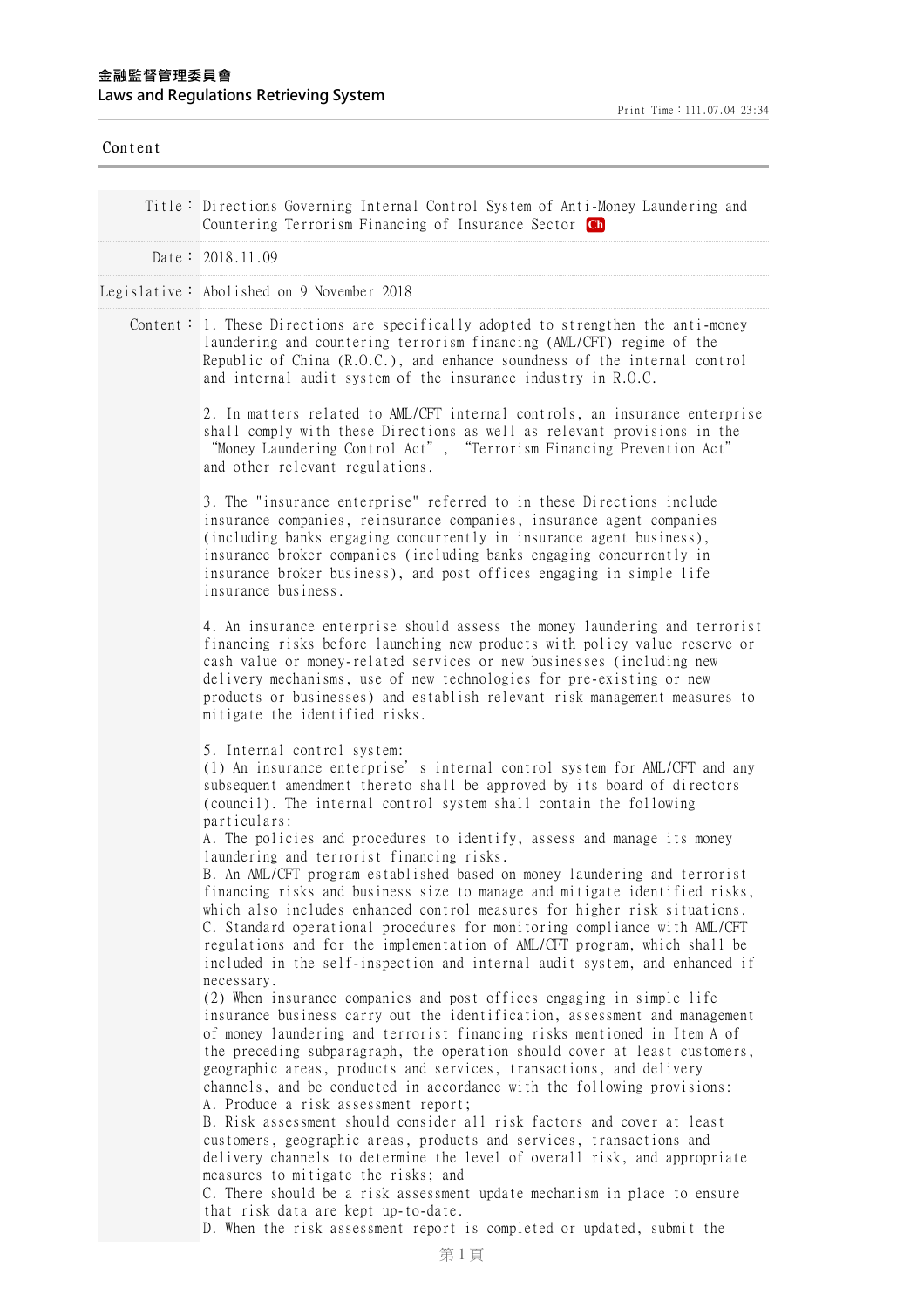report to the FSC for recordation.

(3) The policies and procedures of insurance agent companies or insurance broker companies of certain sizes for identifying, assessing and managing money laundering and terrorist financing risks mentioned in Item A of Subparagraph (1) hereof should accommodate the data needs of insurance companies in customer risk identification, assessment and management to assist in the accuracy of collected or verified data and carry out required matters mentioned in item A to item D of the preceding paragraph. (4) The AML/CFT program mentioned in Item B of Subparagraph (1) hereof shall include the following policies, procedures and controls; the AML/CFT program of insurance agent companies and insurance broker companies need not include Items B and C below:

A. Verification of customer identity;

B. Checking of names of customers and trading counterparties;

C. Ongoing monitoring of transactions;

D. Record keeping;

E. Reporting of currency transactions above a certain amount;

F. Reporting of transactions suspicious of money laundering or terrorist financing.

G. Appointment of a compliance officer at the management level to take charge of AML/CFT compliance matters;

H. Employee screening and hiring procedure;

I. Ongoing employee training program;

J. An independent audit function to test the effectiveness of AML/CFT system; and

K. Other matters required by the AML/CFT regulations and the competent authorities.

(5) An insurance enterprise having foreign branches (or subsidiaries) shall establish a group-level AML/CFT program for implementation by branches (or subsidiaries) within the group. The AML/CFT program shall include the policies, procedures and controls mentioned in the preceding subparagraph, and in addition, the following particulars without violating the information confidentiality regulations of the ROC and countries or jurisdictions at where the foreign branches (or subsidiaries) are located: A. Policies and procedures for sharing information within the group required for the purposes of CDD and money laundering and terrorist financing risk management;

B. Group-level compliance, audit, and AML/CFT functions should be provided with customer and transaction information from foreign branches (or subsidiaries) when necessary for AML/CFT purposes; and C. Adequate safeguards on the confidentiality and use of information

exchanged.

(6) An insurance enterprise shall ensure that its foreign branches (or subsidiaries) apply AML/CFT measures to the extent that the laws and regulations of host countries or jurisdictions so permit, and those measures should be consistent with those adopted by the head office (or parent company). Where the minimum requirements of the countries where its head office (or parent company) and branches (or subsidiaries) are located are different, the branch (or subsidiary) shall choose to follow the criteria which are higher. However, in case there is any doubt regarding the determination of higher or lower criteria, the determination by the competent authority of the place at where the head office of the insurance enterprise is located shall prevail. If a foreign branch (or subsidiary) is unable to adopt the same criteria as the head office (or parent company) due to prohibitions from foreign laws and regulations, appropriate additional measures should be taken to manage the risks of money laundering and terrorist financing, and a report shall be made to the FSC. (7) The board of directors (council) of an insurance company holds the ultimate responsibility of ensuring the establishment and maintenance of appropriate and effective AML/CFT internal controls. The board of directors and senior management of an insurance company and the board of directors (or a delegated responsible unit) of an insurance agent company or insurance broker company should understand the company's money laundering and terrorist financing risks and the operation of its AML/CFT program, and adopt measures to create a culture of AML/CFT compliance.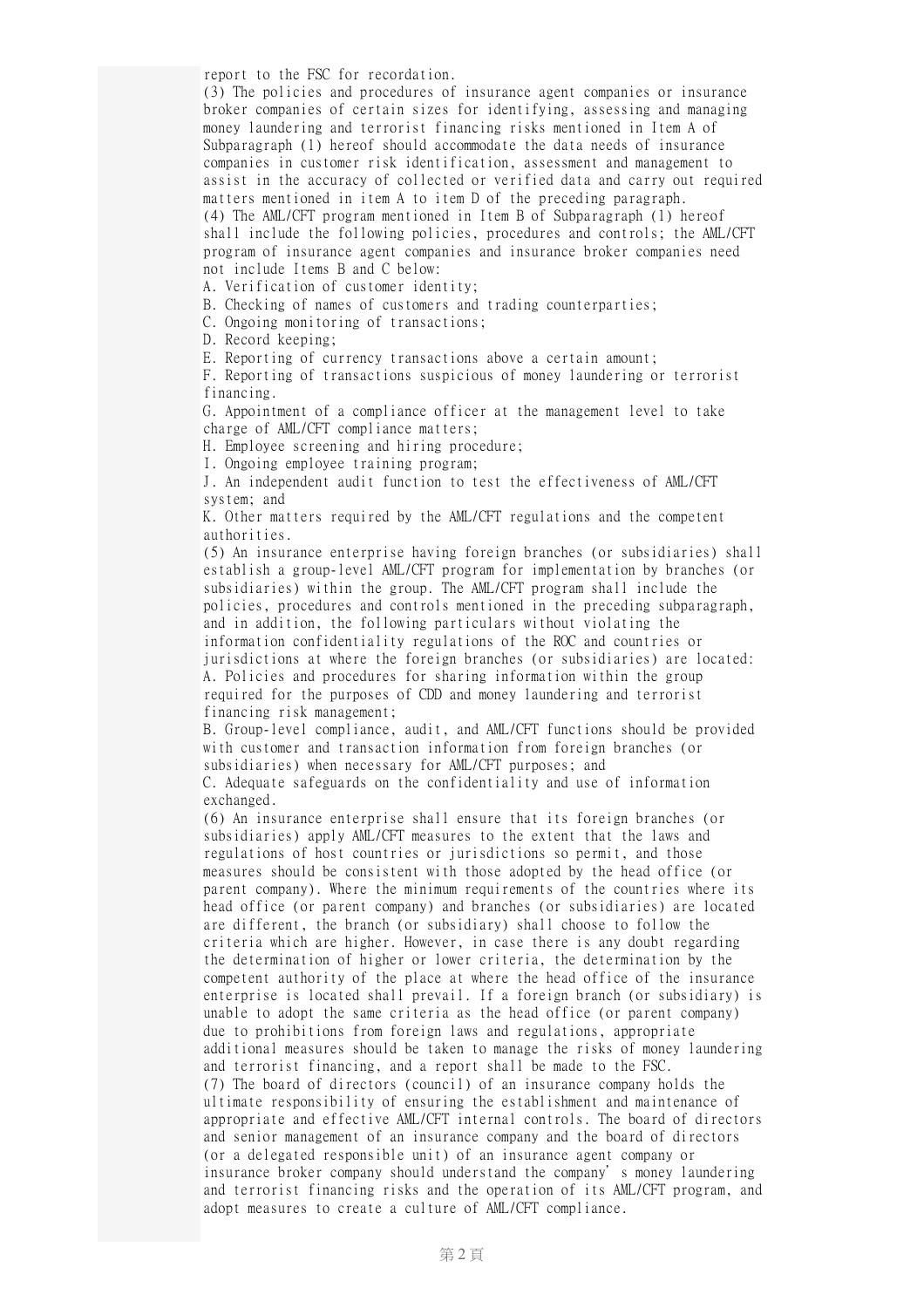6. Dedicated compliance unit and chief AML/CFT compliance officer: (1) An insurance enterprise shall be staffed with adequate number of AML/CFT personnel and resources appropriate to the size and risks of its business. The board of directors (council) of the insurance enterprise shall appoint a senior officer to act as the chief AML/CFT compliance officer and vest the officer full authority in coordinating and supervising AML/CFT implementation and shall ensure that its AML/CFT personnel and the chief AML/CFT compliance officer do not hold concurrent posts that may have a conflict of interest with their AML/CFT responsibilities. A domestic life insurance company shall, in addition, set up an independent, dedicated AML/CFT compliance unit under the president, or the legal compliance unit or risk management unit of the head office. The AML/CFT compliance unit may not handle businesses other than AML/CFT.

(2) For insurance agent companies under certain sizes that solicit insurance business on behalf of insurance companies and insurance broker companies under certain sizes that solicit insurance business, their board of directors (or delegated responsible unit) shall assign at least one personnel to handle the AML/CFT operation and make sure that such personnel does not hold concurrent posts that may have a conflict of interest with his/her AML/CFT responsibilities. However an insurance agent company shall comply with the provisions of the preceding subparagraph on insurance company with respect to its underwriting and claim settlement business undertaken on behalf of an insurance company.

(3) The dedicated compliance unit or chief AML/CFT compliance officer mentioned in Subparagraphs (1) shall be charged with the following duties: A. Supervising the planning and implementation of policies and procedures for identifying, assessing and monitoring money laundering and terrorist financing risks.

B. Coordinating and supervising enterprise-wide AML/CFT risk identification and assessment.

C. Monitoring and controlling money laundering and terrorist financing risks.

D. Developing an AML/CFT program.

E. Coordinating and supervising the implementation of AML/CFT program.

F. Confirming compliance with AML/CFT regulations, including the relevant compliance template or self-regulatory rules produced by the trade association the enterprise belongs to and approved by the FSC.

G. Supervising the reporting on transactions suspicious of money laundering or terrorist financing and on the properties or property interests and location of individuals or legal entities designated by the Terrorism Financing Prevention Act to the Investigation Bureau, Ministry of Justice. H. Other matters related to AML/CFT.

(4) The chief AML/CFT compliance officer mentioned in Subparagraph (1) hereof should report to the board of directors (council) and supervisors (board of supervisors) or the audit committee at least semiannually, or whenever a major regulatory violation is discovered.

(5) The foreign business units of an insurance enterprise shall be staffed with an adequate number of AML/CFT personnel in view of the number of local branches, and the size and risks of its business, and appoint an AML/CFT compliance officer to take charge of the coordination and supervision of related compliance matters.

(6) The appointment of AML/CFT compliance officer by the foreign business unit of an insurance enterprise shall comply with the local regulations and the requirements of the host country. The AML/CFT compliance officer shall be vested with full authority in coordinating and supervising AML/CFT implementation, including reporting directly to the chief AML/CFT compliance officer mentioned in Subparagraph (1) and should not hold other posts, except for the post of legal compliance officer. If the AML/CFT compliance officer holds other concurrent posts, the foreign business unit should communicate the fact with the local competent authority of the host country to confirm that the holding of other concurrent posts will not result or potentially result in conflict of interest, and report the matter to the FSC for recordation.

7. Implementation, audit and statement of internal AML/CFT control system: (1) The domestic and foreign business units of an insurance enterprise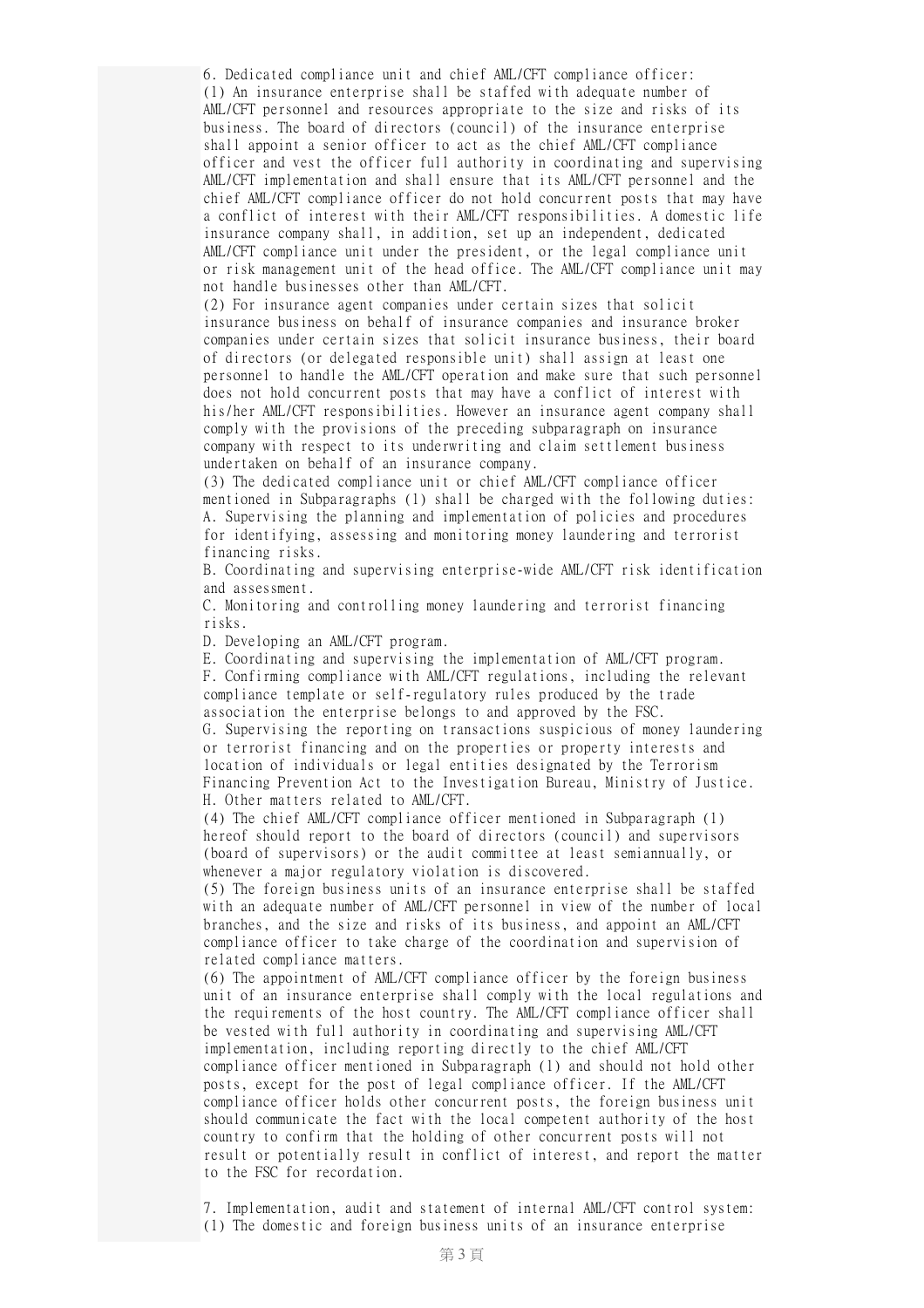shall appoint a senior manager to act as the supervisor to take charge of supervising AML/CFT related matters of the business unit, and conduct selfinspection in accordance with relevant rules.

(2) The internal audit unit of an insurance enterprise shall audit the following matters in accordance with the Regulations Governing Implementation of Internal Control and Audit System of Insurance Enterprises, and insurance agent companies and insurance broker companies of certain sizes shall audit the following matters in accordance with the Regulations Governing the Implementation of Internal Control and Audit System and Business Solicitation System of Insurance Agent Companies and Insurance Broker Companies, and submit audit opinions:

A. Whether the money laundering and terrorist financing risk assessment and the AML/CFT program meet the regulatory requirements and are vigorously implemented; and

B. The effectiveness of AML/CFT program.

(3) The president of an insurance enterprise should oversee that respective units prudently evaluate and review the implementation of internal AML/CFT control system. The chairman, president, chief auditor (internal auditor) and chief AML/CFT compliance officer shall jointly issue a statement on internal AML/CFT control (see attached), which shall be submitted to the board of directors (council) for approval and disclosed on the website of the insurance enterprise within three(3) months after the end of each fiscal year, and filed via a website designated by the FSC. The statement on internal AML/CFT control of an insurance agent company or an insurance broker company shall be filed in a manner designated by the FSC before the end of April every year.

(4) For the branches of a foreign insurance enterprise in Taiwan, the authorized personnel of its head office shall be responsible for matters concerning the board of director or supervisors under these Directions. The statement mentioned in the preceding subparagraph shall be jointly issued by the responsible person and chief AML/CFT compliance officer of the branch in Taiwan as authorized by the head office as well as officer in charge of audit operation in Taiwan area.

## 8. Employee hiring and training:

(1) An insurance enterprise shall establish prudent and appropriate procedures for employee screening and hiring, including examining whether the prospective employee has character integrity and the professional knowledge required to perform their duties.

(2) The chief AML/CFT compliance officer, the personnel of dedicated AML/CFT unit and the AML/CFT supervisor of domestic business units of an insurance enterprise shall possess one of the following qualification requirements in three (3) months after appointment/assignment to the post and the insurance enterprise shall set out relevant control mechanism to ensure compliance with the provisions hereof:

A. Having served as a compliance officer or AML/CFT personnel on a fulltime basis for at least three (3) years;

B. For chief AML/CFT compliance officers and personnel of dedicated AML/CFT unit, having attended not less than 24 hours of courses offered by institutions recognized by the FSC, passed the exams and received completion certificates therefor; for the AML/CFT supervisors of domestic business units, having attended not less than 12 hours of courses offered by institutions recognized by the FSC, passed the exams and received completion certificates therefor. But chief AML/CFT compliance officers who also act as legal compliance officer or personnel of dedicated AML/CFT unit who also acts as legal compliance personnel are deemed to meet the qualification requirement under this Item after they have attended at least 12 hours of training on AML/CFT offered by institutions recognized by the FSC; or

C. Having received a domestic or international AML/CFT professional certificate issued by an institution recognized by the FSC. (3) Personnel mentioned in the preceding subparagraph who are appointed/assigned to the post prior to August 31, 2017 may be deemed as qualified if he or she meets any of the qualification requirements below: A. Meeting the qualification requirement set out in Item A or Item C of the preceding subparagraph prior to August 31, 2017.